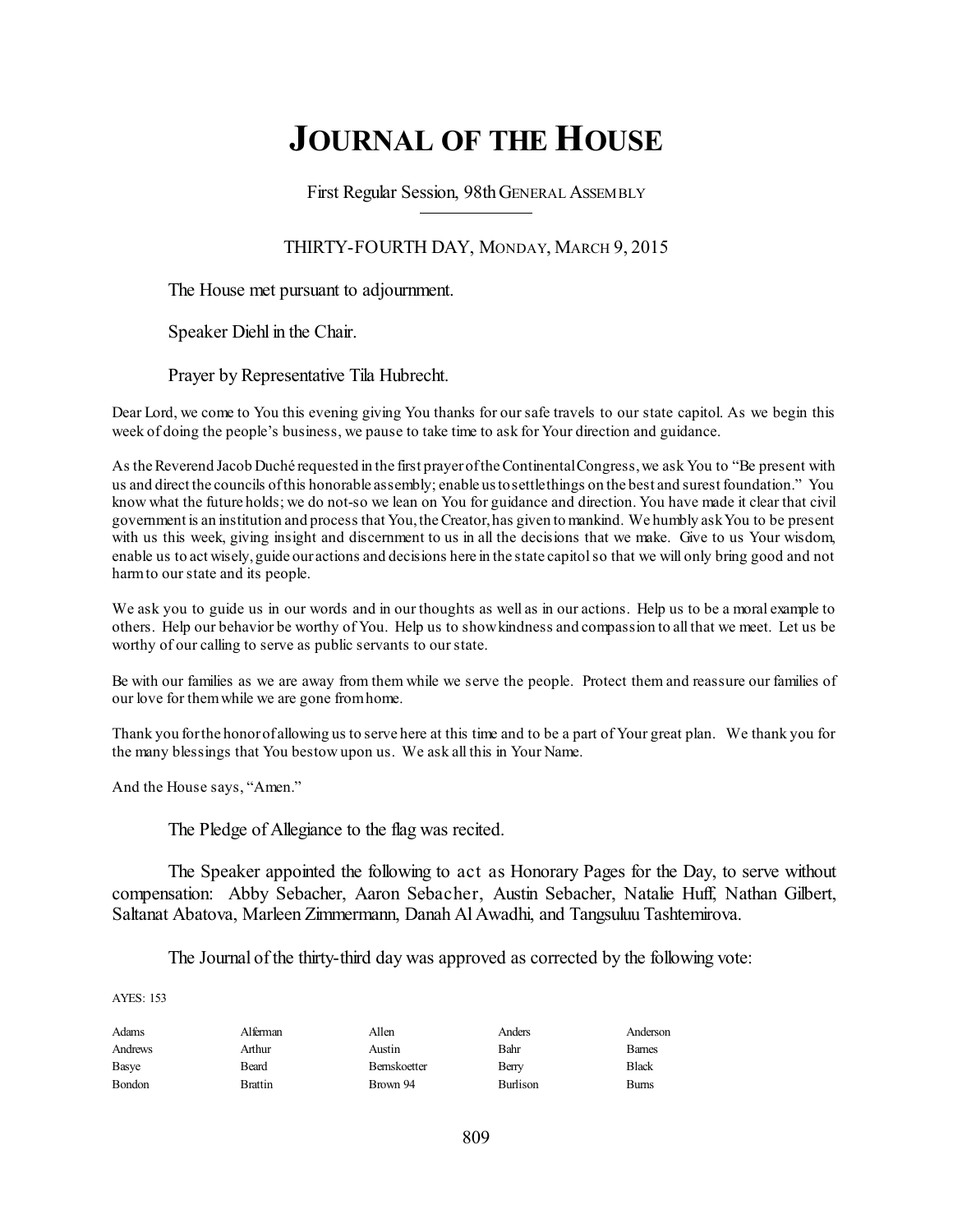| Butler                        | Carpenter      | Chipman     | Cierpiot       | Colona         |  |  |
|-------------------------------|----------------|-------------|----------------|----------------|--|--|
| Conway 10                     | Conway 104     | Cookson     | Corlew         | Comejo         |  |  |
| Cross                         | Curtis         | Curtman     | Davis          | Dogan          |  |  |
| Dohrman                       | Dugger         | Dunn        | Eggleston      | Ellington      |  |  |
| Engler                        | English        | Fitzpatrick | Fitzwater 144  | Fitzwater 49   |  |  |
| Flanigan                      | Fraker         | Franklin    | Frederick      | Gannon         |  |  |
| Gardner                       | Gosen          | Green       | Haahr          | Haefner        |  |  |
| Hansen                        | Harris         | Higdon      | Hill           | Hinson         |  |  |
| Hough                         | Houghton       | Hubbard     | Hubrecht       | Hummel         |  |  |
| Hurst                         | Johnson        | Jones       | Justus         | Keeney         |  |  |
| Kelley                        | Kendrick       | King        | Kirkton        | Koenig         |  |  |
| Kolkmeyer                     | Korman         | Kratky      | LaFaver        | Lair           |  |  |
| Lant                          | Lauer          | Lavender    | Leara          | Lichtenegger   |  |  |
| Love                          | Lynch          | Marshall    | <b>Mathews</b> | May            |  |  |
| McCaherty                     | McCann Beatty  | McCreery    | McDaniel       | McDonald       |  |  |
| McGaugh                       | McNeil         | Meredith    | Messenger      | Miller         |  |  |
| Mims                          | Mitten         | Montecillo  | Moon           | Morgan         |  |  |
| Morris                        | Muntzel        | Neely       | Newman         | <b>Nichols</b> |  |  |
| Norr                          | Otto           | Pace        | Parkinson      | Peters         |  |  |
| Pfautsch                      | Phillips       | Pierson     | Pietzman       | Pike           |  |  |
| Pogue                         | Redmon         | Rehder      | Reiboldt       | Remole         |  |  |
| <b>Rhoads</b>                 | Richardson     | Rizzo       | Roden          | Roeber         |  |  |
| Rone                          | Rowden         | Rowland     | Runions        | Ruth           |  |  |
| Shaul                         | Shull          | Shumake     | Smith          | Solon          |  |  |
| Sommer                        | Spencer        | Swan        | Taylor         | Vescovo        |  |  |
| Walker                        | Walton Gray    | Webber      | White          | Wiemann        |  |  |
| Wilson                        | Zerr           | Mr. Speaker |                |                |  |  |
| <b>NOES: 000</b>              |                |             |                |                |  |  |
| PRESENT: 000                  |                |             |                |                |  |  |
| <b>ABSENT WITH LEAVE: 009</b> |                |             |                |                |  |  |
| Brown 57                      | Crawford       | Entlicher   | Hicks          | Hoskins        |  |  |
| Kidd                          | <b>McManus</b> | Ross        | Wood           |                |  |  |
|                               |                |             |                |                |  |  |

VACANCIES: 001

# **SECOND READING OF HOUSE BILLS**

The following House Bills were read the second time:

- **HB 1118**, relating to the handling of tax bills by county collectors.
- **HB 1119**, relating to Lineworker Appreciation Day.
- **HB 1120**, relating to awards of attorney fees against the state.
- **HB 1121**, relating to concealed carry permits.
- **HB 1122**, relating to an air export incentive.
- **HB 1123**, relating to federal vendor offset agreements.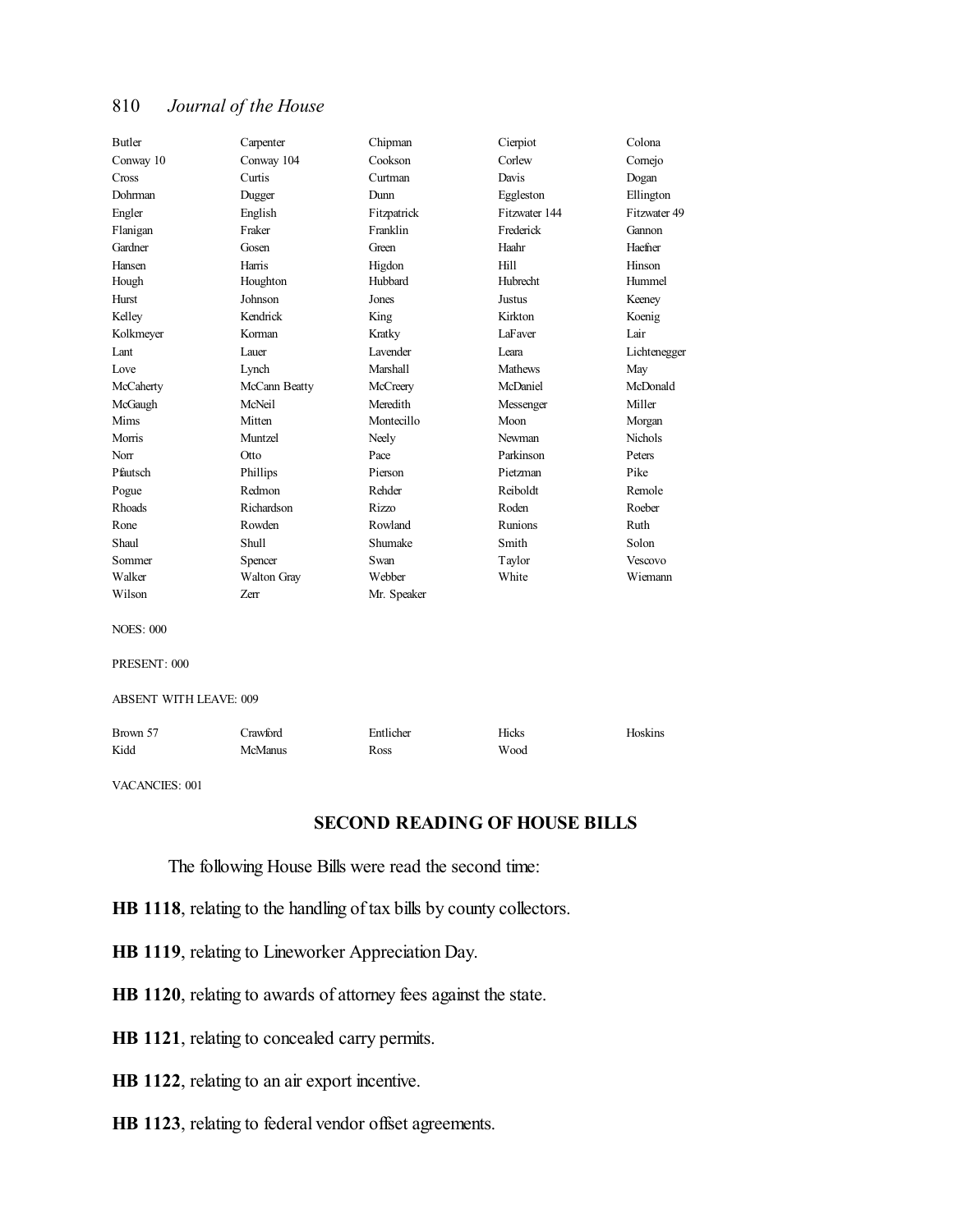**HB 1124**, relating to filing a responsive pleading in certain family law proceedings.

**HB 1125**, relating to the Missouri Business Recruiters Act.

**HB 1126**, relating to wearing protective headgear during the operation of motorcycles and motortricycles.

**HB 1127**, relating to school directors for urban school districts.

**HB 1128**, relating to break time for nursing mothers.

**HB 1129**, relating to tampering with farm equipment.

**HB 1130**, relating to expungement of certain records.

**HB 1131**, relating to child custody orders.

**HB 1132**, relating to state funding for elementary and secondary education.

**HB 1133**, relating to designated health care decision-makers for medical treatment.

**HB 1134**, relating to state employee health care incentives.

#### **SECOND READING OF SENATE BILLS**

The following Senate Bills were read the second time:

**SB 13**, relating to the career and technical education advisory council.

**SCS SB 131**, relating to weight limitations on vehicles hauling certain agricultural products.

**SB 214**, relating to liens on chattel.

**SB 221**, relating to annexation in certain counties that have established a boundary commission.

**SCS SB 245**, relating to tax collection in counties that have abolished the township form of government.

**SB 283**, relating to the Missouri local government employees' retirement system.

# **PERFECTION OF HOUSE BILLS**

**HCS HB 70**, relating to the valuation of reserves for life insurance, was taken up by Representative Gosen.

On motion of Representative Gosen, **HCS HB 70** was adopted.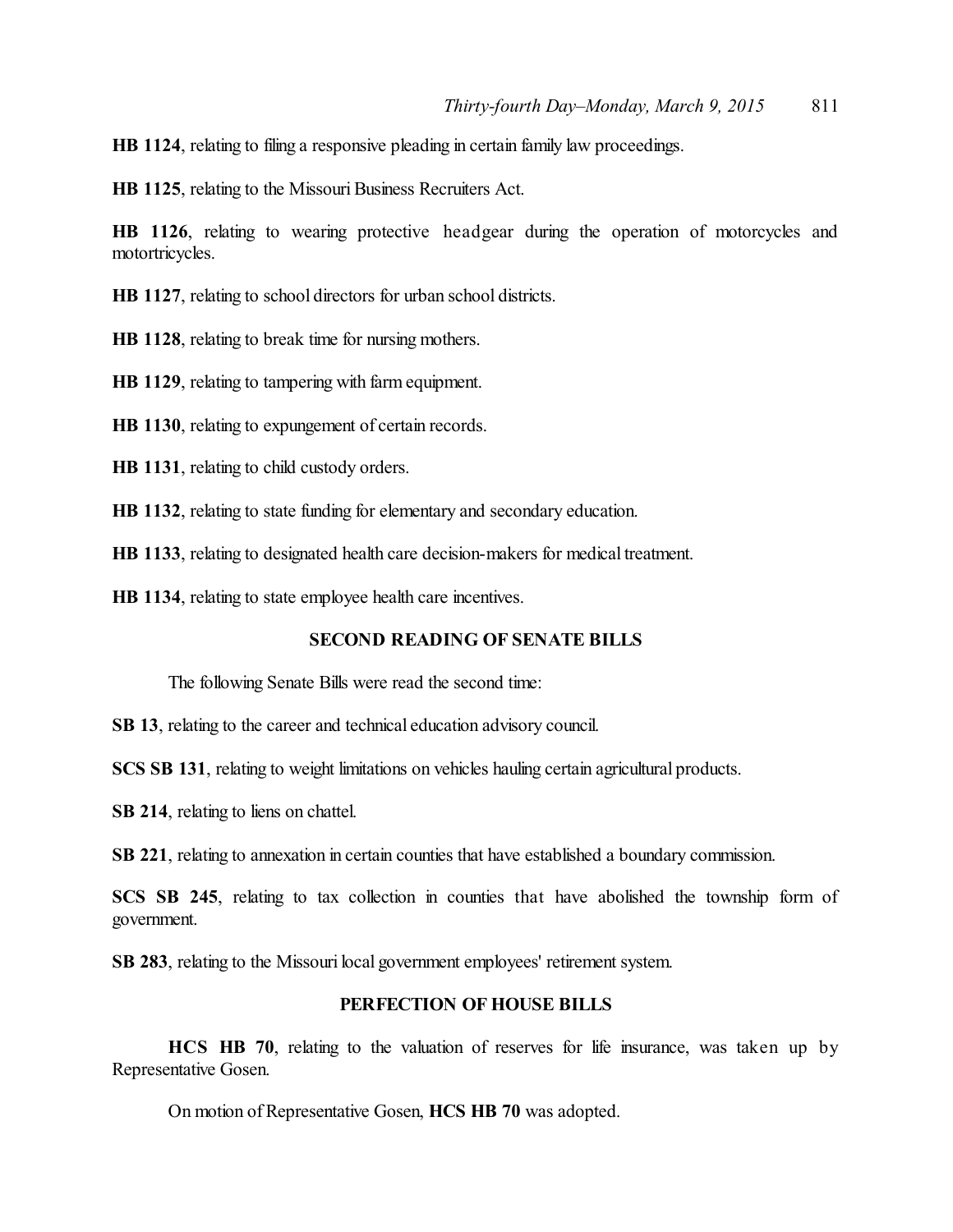On motion of Representative Gosen, **HCS HB 70** was ordered perfected and printed.

**HB 506**, relating to the tax credit for wine production, was taken up by Representative Zerr.

#### Representative Ellington offered **House Amendment No. 1**.

*House Amendment No. 1*

AMEND House Bill No. 506, Page 1, Lines 2-3, in the Title, by deleting the words "the taxcredit for wine production" and inserting in lieu thereof the word "taxcredits"; and

Further amend said bill and page, Section 135.700, Line 15, by inserting after all of said section and line the following:

"**135.1624. 1. As usedin this section, the term"small business" means any business in this state with an annual Missouri adjustedgross income of no more than five hundredthousanddollars.**

2. For all tax years beginning on or after January 1, 2016, any small business shall be allowed to claim any tax credit, tax deduction, and any other exemption from tax that any corporation as defined in chapter 143 in this state is allowed to claim under state law. Such small businesses shall be eligible for such credits, **deductions, and exemptions in direct proportion to the average annual Missouri adjusted gross income of corporations reportedin each tax year dividedby three.**

**3. The department of revenue may promulgate rules to implement the provisions of this section. Any** rule or portion of a rule, as that term is defined in section 536.010, that is created under the authority delegated in this section shall become effective only if it complies with and is subject to all of the provisions of chapter 536 and, if applicable, section 536.028. This section and chapter 536 are nonseverable and if any of the powers vested with the general assembly under chapter 536 to review, to delay the effective date, or to disapprove and annul a rule are subsequently held unconstitutional, then the grant of rulemaking authority and any rule proposed or **adoptedafter August 28, 2015,shall be invalidandvoid.**

**4. Under section 23.253 of the Missouri sunset act:**

**(1) The provisions of the new program authorized under this section shall automatically sunset on** December thirty-first six years after the effective date of this section unless reauthorized by an act of the general **assembly; and**

**(2) Ifsuch program is reauthorized, the program authorizedunder this section shall automatically sunset on December thirty-first twelve years after the effective date of the reauthorization of this section; and**

**(3) This section shall terminate on September first of the calendar year immediately following the** calendar year in which the program authorized under this section is sunset. The termination of the program as described in this subsection shall not be construed to preclude any taxpayer who claims any benefit under any program that is sunset under this subsection from claiming such benefit for all allowable activities related to such claim that were completed before the program was sunset, or to eliminate any responsibility of the administering agency to verify the continued eligibility of projects receiving tax credits and to enforce other requirements of law **that appliedbefore the program was sunset.**"; and

Further amend said bill by amending the title, enacting clause, and intersectional references accordingly.

Representative Austin raised a point of order that **Hous e Amendment No. 1** is not germane to the bill.

The Chair ruled the point of order well taken.

On motion of Representative Zerr, **HB 506** was ordered perfected and printed.

**HCS HB 187**, relating to postsecondary education public benefits, was taken up by Representative Fitzpatrick.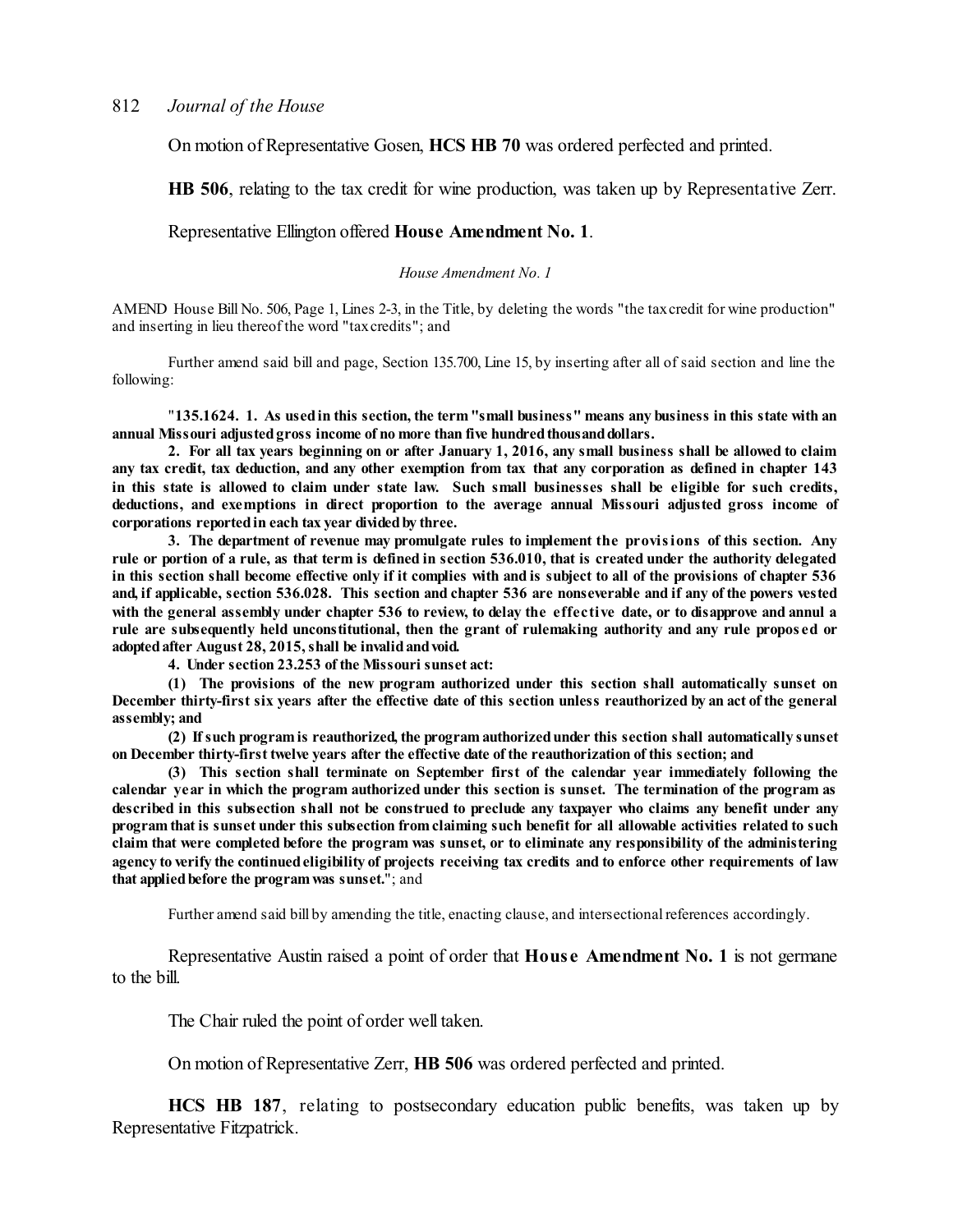# Representative Richardson moved the previous question.

Which motion was adopted by the following vote:

AYES: 112

| Alferman                      | Allen       | Anderson       | Andrews            | Austin          |  |
|-------------------------------|-------------|----------------|--------------------|-----------------|--|
| <b>Barnes</b>                 | Basye       | <b>Beard</b>   | <b>Bemskoetter</b> | Berry           |  |
| <b>Black</b>                  | Bondon      | <b>Brattin</b> | Brown 94           | <b>Burlison</b> |  |
| Chipman                       | Cierpiot    | Conway 104     | Cookson            | Corlew          |  |
| Comejo                        | Crawford    | Cross          | Curtman            | Davis           |  |
| Dogan                         | Dohrman     | Dugger         | Eggleston          | Engler          |  |
| English                       | Entlicher   | Fitzpatrick    | Fitzwater 144      | Fitzwater 49    |  |
| Flanigan                      | Fraker      | Frederick      | Gannon             | Gosen           |  |
| Haahr                         | Haefner     | Hansen         | Higdon             | Hill            |  |
| Hinson                        | Hoskins     | Hough          | Houghton           | Hubrecht        |  |
| Hurst                         | Johnson     | Jones          | Justus             | Keeney          |  |
| Kidd                          | King        | Koenig         | Kolkmeyer          | Korman          |  |
| Lair                          | Lant        | Lauer          | Leara              | Lichtenegger    |  |
| Love                          | Lynch       | Marshall       | <b>Mathews</b>     | McCaherty       |  |
| McDaniel                      | McGaugh     | Messenger      | Miller             | Moon            |  |
| Morris                        | Muntzel     | Neely          | Parkinson          | Pfautsch        |  |
| Phillips                      | Pietzman    | Pike           | Redmon             | Rehder          |  |
| Reiboldt                      | Remole      | Rhoads         | Richardson         | Roden           |  |
| Roeber                        | Rone        | Ross           | Rowden             | Rowland         |  |
| Ruth                          | Shaul       | <b>Shull</b>   | Shumake            | Solon           |  |
| Sommer                        | Spencer     | Swan           | Taylor             | Vescovo         |  |
| Walker                        | White       | Wiemann        | Wilson             | Wood            |  |
| <b>Zerr</b>                   | Mr. Speaker |                |                    |                 |  |
| <b>NOES: 044</b>              |             |                |                    |                 |  |
|                               |             |                |                    |                 |  |
| Adams                         | Anders      | Arthur         | <b>Burns</b>       | <b>Butler</b>   |  |
| Carpenter                     | Colona      | Conway 10      | Curtis             | Dunn            |  |
| Ellington                     | Gardner     | Green          | Harris             | Hubbard         |  |
| Hummel                        | Kendrick    | Kirkton        | Kratky             | LaFaver         |  |
| Lavender                      | May         | McCann Beatty  | McCreery           | McDonald        |  |
| McNeil                        | Meredith    | Mims           | Mitten             | Montecillo      |  |
| Morgan                        | Newman      | Nichols        | Norr               | Otto            |  |
| Pace                          | Peters      | Pierson        | Pogue              | Rizzo           |  |
| Runions                       | Smith       | Walton Gray    | Webber             |                 |  |
| PRESENT: 000                  |             |                |                    |                 |  |
| <b>ABSENT WITH LEAVE: 006</b> |             |                |                    |                 |  |
| Bahr                          | Brown 57    | Franklin       | <b>Hicks</b>       | Kellev          |  |

#### VACANCIES: 001

McManus

On motion of Representative Fitzpatrick, **HCS HB 187** was adopted.

On motion of Representative Fitzpatrick, **HCS HB 187** was ordered perfected and printed.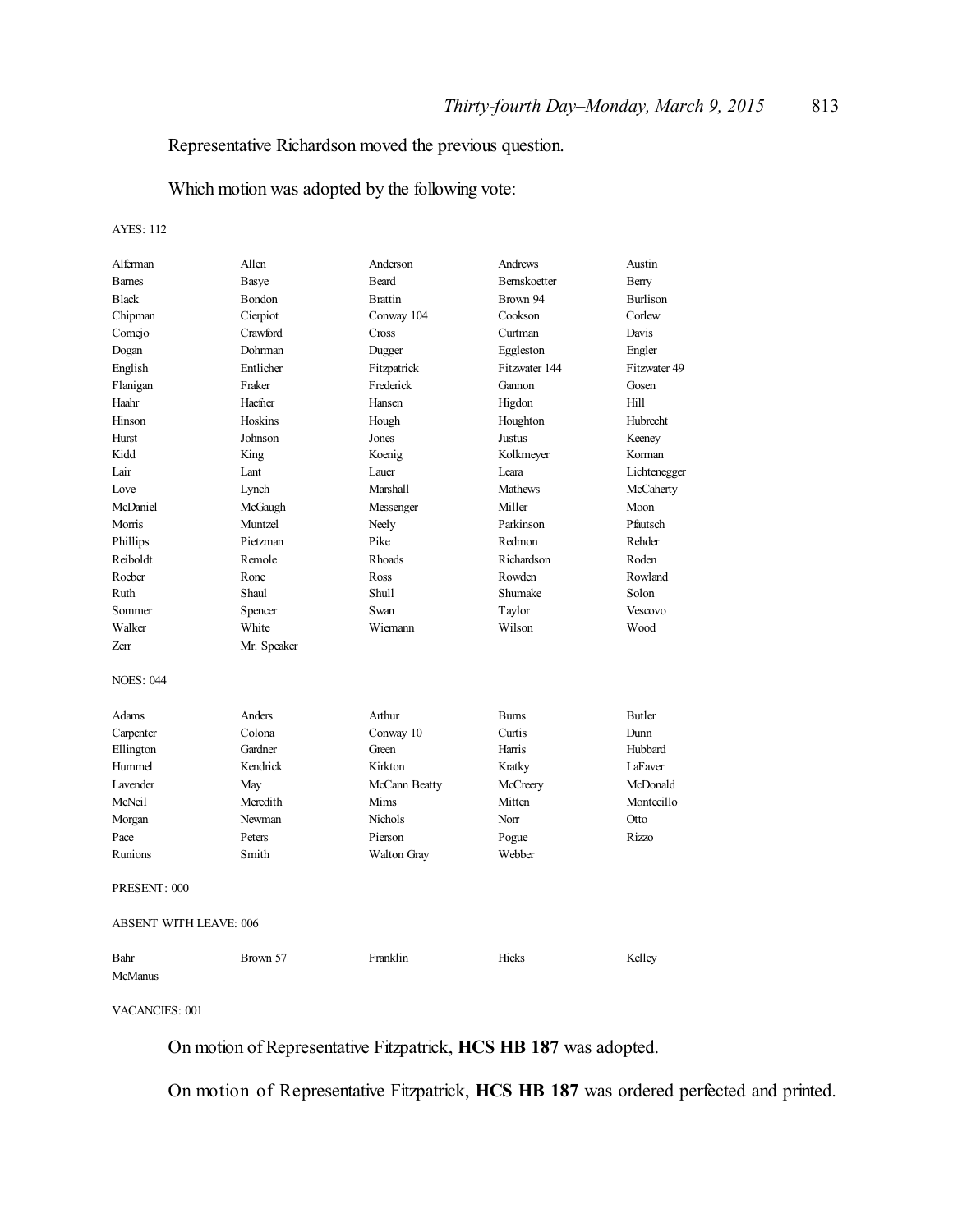#### **COMMITTEE REPORTS**

#### **Committee on Emerging Issues in Education**, Chairman Rowland reporting:

Mr. Speaker: Your Committee on Emerging Issues in Education, to which was referred **HCR 28**, begs leave to report it has examined the same and recommends that it **Do Pass**, and pursuant to Rule 27(5) be referred to the Select Committee on Education.

Mr. Speaker: Your Committee on Emerging Issues in Education, to which was referred **HCR 34**, begs leave to report it has examined the same and recommends that it **Do Pass**, and pursuant to Rule 27(5) be referred to the Select Committee on Education.

Mr. Speaker: Your Committee on Emerging Issues in Education, to which was referred **HB 381**, begs leave to report it has examined the same and recommends that it **Do Pass with House Committee Amendment No. 1**, and pursuant to Rule 27(5) be referred to the Select Committee on Education.

#### *House Committee Amendment No. 1*

AMEND House Bill No. 381, Pages 1 and 2, Section 161.094, Lines 1-27, by removing all of said section from the bill; and

Further amend said bill, Page 2, Section 161.095, Lines 1-15, by deleting all of s aid lines and inserting in lieu thereof the following:

"161.095. The state board of education may charge an examination fee of each applicant to cover the cost of administering the program. **Subject to appropriations, the department of elementary and secondary education** shall subsidize no less than fifty percent of the examination fee and may subsidize up to one hundred percent **of the examination fee.**"; and

Further amend said bill by amending the title, enacting clause, and intersectional references accordingly.

Mr. Speaker: Your Committee on Emerging Issues in Education, to which was referred **HB 457**, begs leave to report it has examined the same and recommends that it **Do Pass with House Committee Amendment No. 1**, and pursuant to Rule 27(5) be referred to the Select Committee on Education.

#### *House Committee Amendment No. 1*

AMEND House Bill No. 457, Page 1, Section 170.310, Lines 1 to 4, by deleting all of said lines and inserting in lieu thereof the following:

"170.310. 1. **For school year 2016-17 and each school year thereafter, upon graduation from high school pupils in public schools and charter schools shall have received thirty minutes of cardiopulmonary resuscitation instruction given any time during a pupil's four years of high school.**"; and

Further amend said bill, Page 1, Section 170.310, Line 7, by deleting all of said line and inserting in lieu thereof the following:

"resuscitation. Students with disabilities may"; and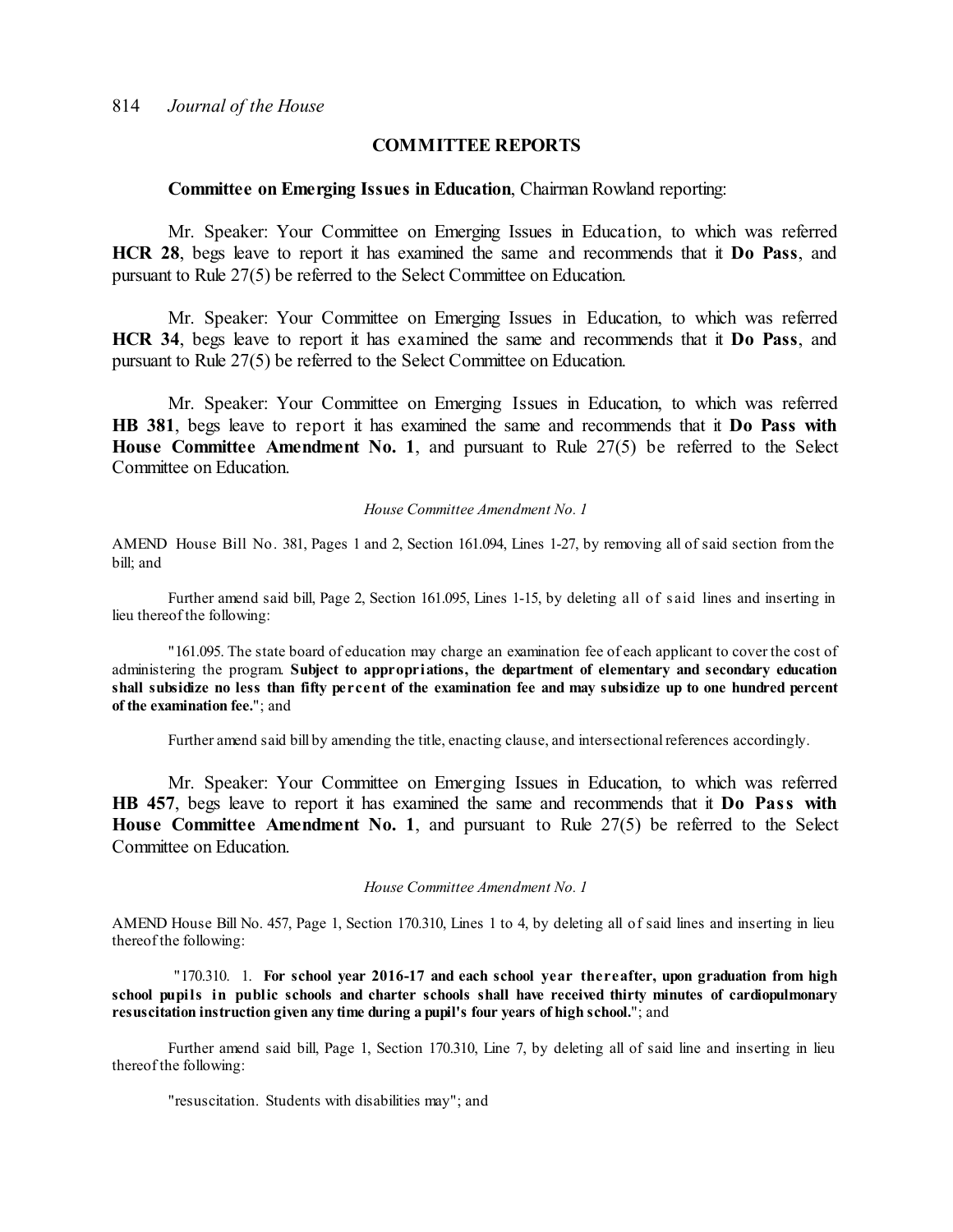Further amend said bill, Page 1, Section 170.310, Lines 9 and 10, by deleting all of said lines and inserting in lieu thereof the following:

"Disabilities Education Act or Section 504 of the Rehabilitation Act. **[**Instruction may be embedded in any health education course**] Instruction may be provided in any class or general assembly at the school's discretion**. Instruction shall be based on a programestablished"; and

Further amend said bill, Page 2, Section 170.310, Lines 22 to 25, by deleting all of said lines and renumbering the remaining subsection accordingly.

Further amend said title, enacting clause and intersectional references accordingly.

#### **Committee on Workforce Standards and Development**, Chairman Lant reporting:

Mr. Speaker: Your Committee on Workforce Standards and Development, to which was referred **HB 195**, begs leave to report it has examined the same and recommends that it **Do Pass**, and pursuant to Rule 27(10) be referred to the Select Committee on Labor and Industrial Relations.

Mr. Speaker: Your Committee on Workforce Standards and Development, to which was referred **HB 257**, begs leave to report it has examined the same and recommends that it **Do Pass**, and pursuant to Rule 27(10) be referred to the Select Committee on Labor and Industrial Relations.

Mr. Speaker: Your Committee on Workforce Standards and Development, to which was referred **HB 285**, begs leave to report it has examined the same and recommends that it **Do Pass**, and pursuant to Rule 27(10) be referred to the Select Committee on Labor and Industrial Relations.

#### **Select Committee on Education**, Chairman Lair reporting:

Mr. Speaker: Your Select Committee on Education, to which was referred **HB 104, with House Committee Amendment No. 1**, begs leave to report it has examined the same and recommends that it **Do Pass with House Committee Substitute**.

Mr. Speaker: Your Select Committee on Education, to which was referred **HB 242**, begs leave to report it has examined the same and recommends that it **Do Pass**.

Mr. Speaker: Your Select Committee on Education, to which was referred **HB 499, with House Committee Amendment No. 1**, begs leave to report it has examined the same and recommends that it **Do Pass with House Committee Substitute**.

Mr. Speaker: Your Select Committee on Education, to which was referred **HB 578**, **with House Committee Amendment No. 2**, **HB 574**, and **HB 584**, begs leave to report it has examined the same and recommends that it **Do Pass with House Committee Substitute**.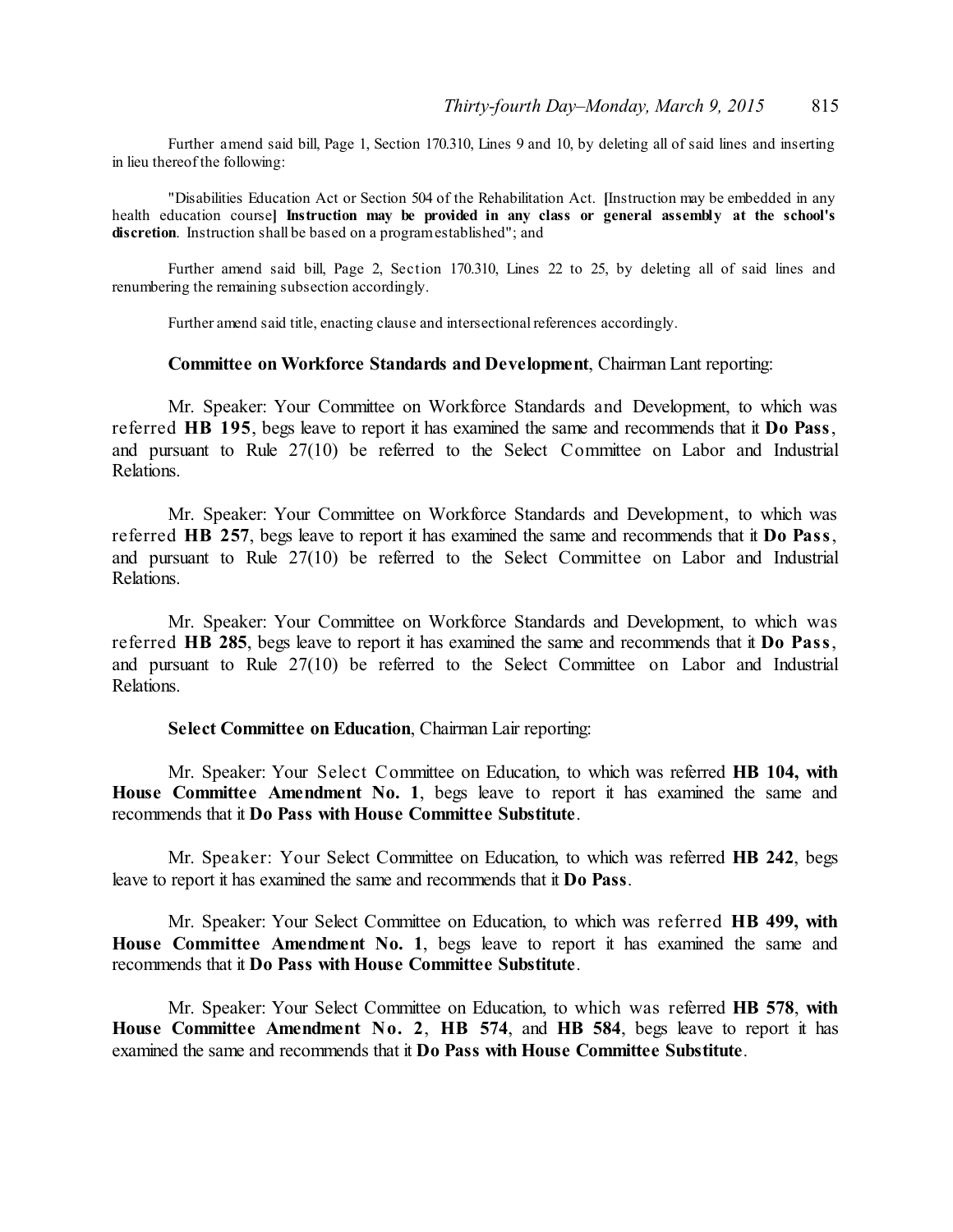**Select Committee on Social Services**, Chairman Allen reporting:

Mr. Speaker: Your Select Committee on Social Services, to which was referred **HB 769, with House Committee Amendment No. 1**, begs leave to report it has examined the same and recommends that it **Do Pass with House Committee Substitute**.

# **INTRODUCTION OF HOUSE CONCURRENT RESOLUTIONS**

The following House Concurrent Resolution was read the first time and copies ordered printed:

**HCR 41**, introduced by Representative Curtis, relating to the United States Department of Justice report regarding the Ferguson Police Department.

# **INTRODUCTION OF HOUSE BILLS**

The following House Bills were read the first time and copies ordered printed:

**HB 1135**, introduced by Representative Johnson, relating to daylight saving time elimination.

**HB 1136**, introduced by Representative McDaniel, relating to school privacy.

**HB 1137**, introduced by Representative Franklin, relating to information contained in the annual crime report.

**HB 1138**, introduced by Representative Rhoads, relating to taxation of unauthorized substances.

**HB 1139**, introduced by Representative Rowden, relating to a deduction for certain federal tax payments.

**HB 1140**, introduced by Representative Curtis, relating to officers of the court.

**HB 1141**, introduced by Representative Curtis, relating to arrest records eligible for expungement.

**HB 1142**, introduced by Representative Hoskins, relating to administrative procedures.

**HB 1143**, introduced by Representative English, relating to annual reports by fire protection districts.

**HB 1144**, introduced by Representative English, relating to the purchase of motor vehicles.

**HB 1145**, introduced by Representative English, relating to taxation.

**HB 1146**, introduced by Representative Rowden, relating to programs administered by the Department of Economic Development.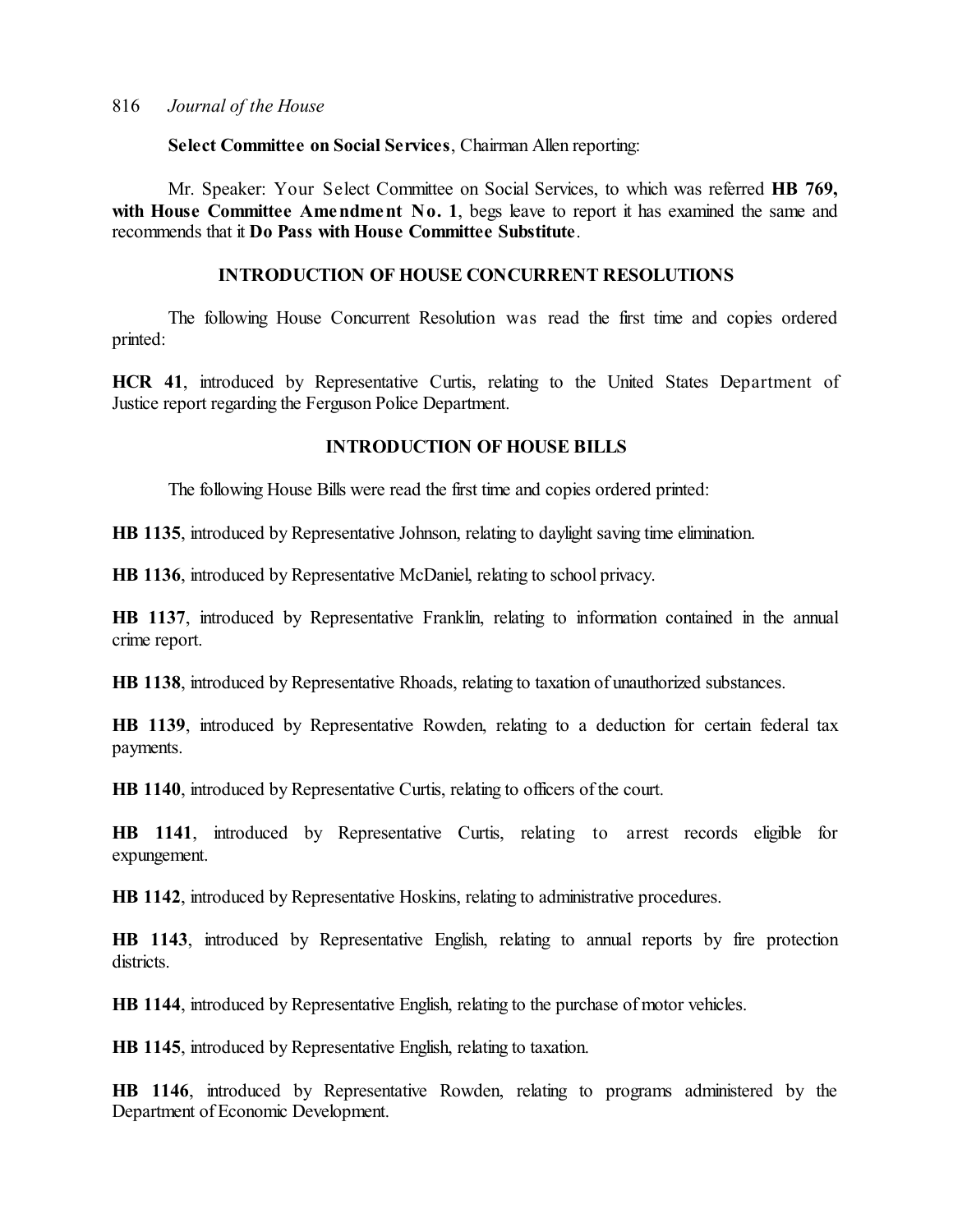**HB 1147**, introduced by Representative Hinson, relating to mandatory reporting of alleged abuse or neglect.

**HB 1148**, introduced by Representative Lauer, relating to the treatment of at-risk behavioral health patients.

**HB 1149**, introduced by Representative Lauer, relating to the Division of Youth Services.

**HB 1150**, introduced by Representative Lant, relating to employment.

**HB 1151**, introduced by Representative Fitzwater (49), relating to the regulation of securities.

**HB 1152**, introduced by Representative Dugger, relating to taxation.

**HB 1153**, introduced by Representative King, relating to hospice survey requirements.

**HB 1154**, introduced by Representative Hinson, relating to political subdivisions.

**HB 1155**, introduced by Representative Hough, relating to bonding authority.

#### **ADJOURNMENT**

On motion of Representative Richardson, the House adjourned until 10:00 a.m., Tuesday, March 10, 2015.

#### **CORRECTION TO THE HOUSE JOURNAL**

Correct House Journal, Thirty-third Day, Thursday, March 5, 2015, Page 800, Line 5, by inserting after the word "Committee" the word "Amendment".

#### **COMMITTEE HEARINGS**

AGRICULTURE POLICY Wednesday, March 11, 2015, 12:30 PM, House Hearing Room6. Public hearing will be held: HB 467, HB 375 Executive session may be held on any matter referred to the committee.

CHILDREN AND FAMILIES Tuesday, March 10, 2015, Upon Adjournment or 4:00 PM, whichever is later, House Hearing Room 7. Public hearing will be held: HB 707, HB 976, HB 665, HB 647 Executive session will be held: HB 547, HB 654, HB 624, HB 796, HB 985, SS#2 SCS SB 24 Executive session may be held on any matter referred to the committee. AMENDED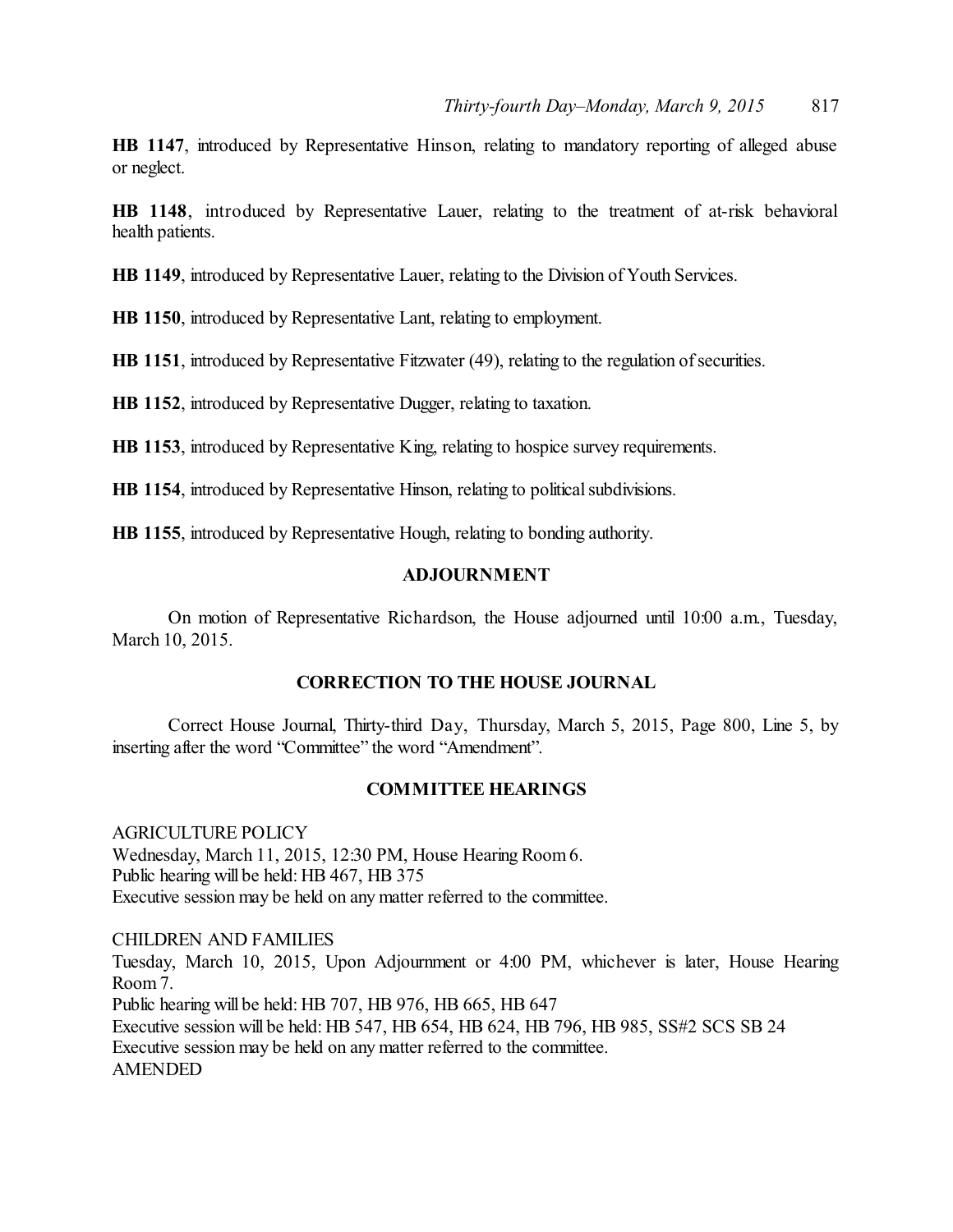# CIVIL AND CRIMINAL PROCEEDINGS

Wednesday, March 11, 2015, 12:00 PM, House Hearing Room1. Public hearing will be held: HB 180, HB 308, HB 332, HB 689, HB 767 Executive session may be held on any matter referred to the committee.

# **CORRECTIONS**

Wednesday, March 11, 2015, 8:00 AM, House Hearing Room5. Public hearing will be held: HB 74, HB 356 Executive session will be held: HB 238, HB 947, HB 978, HB 663 Executive session may be held on any matter referred to the committee.

ECONOMIC DEVELOPMENT AND BUSINESS ATTRACTION AND RETENTION Tuesday, March 10, 2015, 4:00 PM or Upon Adjournment, House Hearing Room3. Public hearing will be held: HB 253, HB 298, HB 597, HB 892, SS SCS SB 149 Executive session will be held: HB 387, HB 676, HB 815, HB 830, SS SCS SB 149 Executive session may be held on any matter referred to the committee. AMENDED

ECONOMIC DEVELOPMENT AND BUSINESS ATTRACTION AND RETENTION Wednesday, March 11, 2015, 8:00 AM, House Hearing Room3. Public hearing will be held: HB 1070 Executive session may be held on any matter referred to the committee. AMENDED

#### **ELECTIONS**

Tuesday, March 10, 2015, 8:15 AM, House Hearing Room 5. Public hearing will be held: HB 67, HB 1039, HB 692, HB 990, HB 94 Executive session may be held on any matter referred to the committee.

ENERGY AND THE ENVIRONMENT Tuesday, March 10, 2015, 8:00 AM, House Hearing Room 7.

Public hearing will be held: HB 481, HB 923, HB 1084 Executive session may be held on any matter referred to the committee.

FISCAL REVIEW Wednesday, March 11, 2015, 9:30 AM, South Gallery.

Executive session may be held on any matter referred to the committee. Executive session on bill(s) referred to the committee.

FISCAL REVIEW Thursday, March 12, 2015, 9:30 AM, South Gallery. Executive session may be held on any matter referred to the committee. Executive session on bill(s) referred to the committee.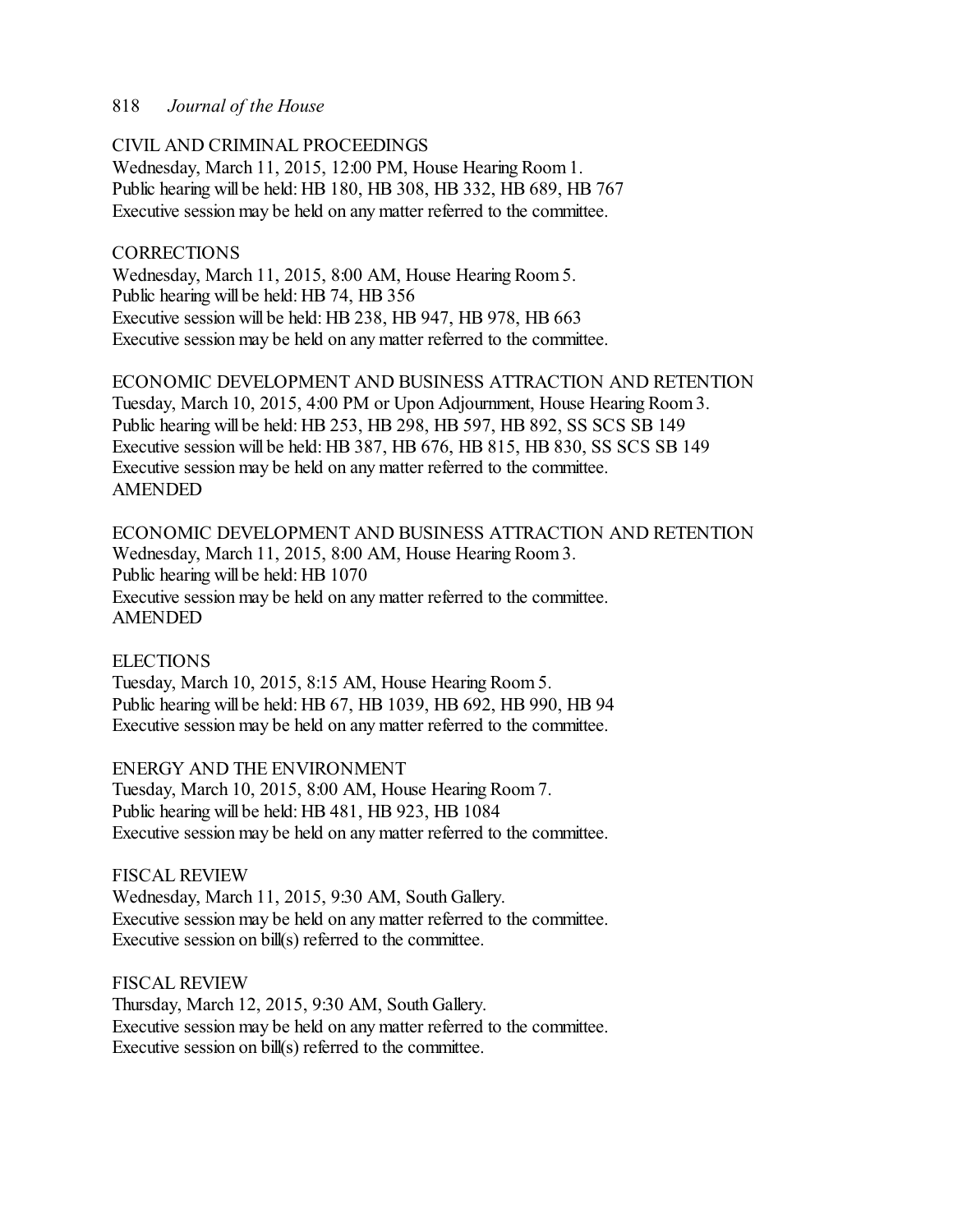# GOVERNMENT EFFICIENCY

Thursday, March 12, 2015, Upon Adjournment, House Hearing Room3. Executive session may be held on any matter referred to the committee. Collaborative hearing with the Committee on Transportation to discuss the information provided by MoDOT pursuant to each committee chair's request.

# HEALTH AND MENTAL HEALTH POLICY

Wednesday, March 11, 2015, Upon Conclusion of Morning Session, House Hearing Room 5. Public hearing will be held: HB 705, HB 808, HB 1066 Executive session may be held on any matter referred to the committee. AMENDED

# HIGHER EDUCATION

Tuesday, March 10, 2015, 8:00 AM, House Hearing Room 6. Public hearing will be held: HB 464, HB 982 Executive session will be held: HB 451 Executive session may be held on any matter referred to the committee.

# LOCAL GOVERNMENT

Tuesday, March 10, 2015, Upon Conclusion of Afternoon Session, House Hearing Room 5. Public hearing will be held: HB 322, HB 363, HB 741, HB 981, HB 1053 Executive session will be held: HB 751, HB 812, HB 875, HB 994 Executive session may be held on any matter referred to the committee.

#### LOCAL GOVERNMENT

Thursday, March 12, 2015, Upon Conclusion of Afternoon Session, House Hearing Room 5. Public hearing will be held: HB 322, HB 363, HB 741, HB 981, HB 1053 Executive session will be held: HB 751, HB 812, HB 875, HB 994 Executive session may be held on any matter referred to the committee. **CANCELLED** 

#### **PENSIONS**

Tuesday, March 10, 2015, 8:30 AM, House Hearing Room 4. Public hearing will be held: HB 326, HB 515, HB 629, HB 630, HB 691, HB 770, HB 940 Executive session will be held: HB 752 Executive session may be held on any matter referred to the committee.

PROFESSIONAL REGISTRATION AND LICENSING Wednesday, March 11, 2015, 8:00 AM, House Hearing Room6. Public hearing will be held: HB 521, HB 683, HB 1052 Executive session will be held: HB 288, HB 618, HB 619, HB 633, HB 671 Executive session may be held on any matter referred to the committee.

SELECT COMMITTEE ON AGRICULTURE Tuesday, March 10, 2015, 8:00 AM, House Hearing Room 3. Executive session will be held: SS SCS SB 12 Executive session may be held on any matter referred to the committee.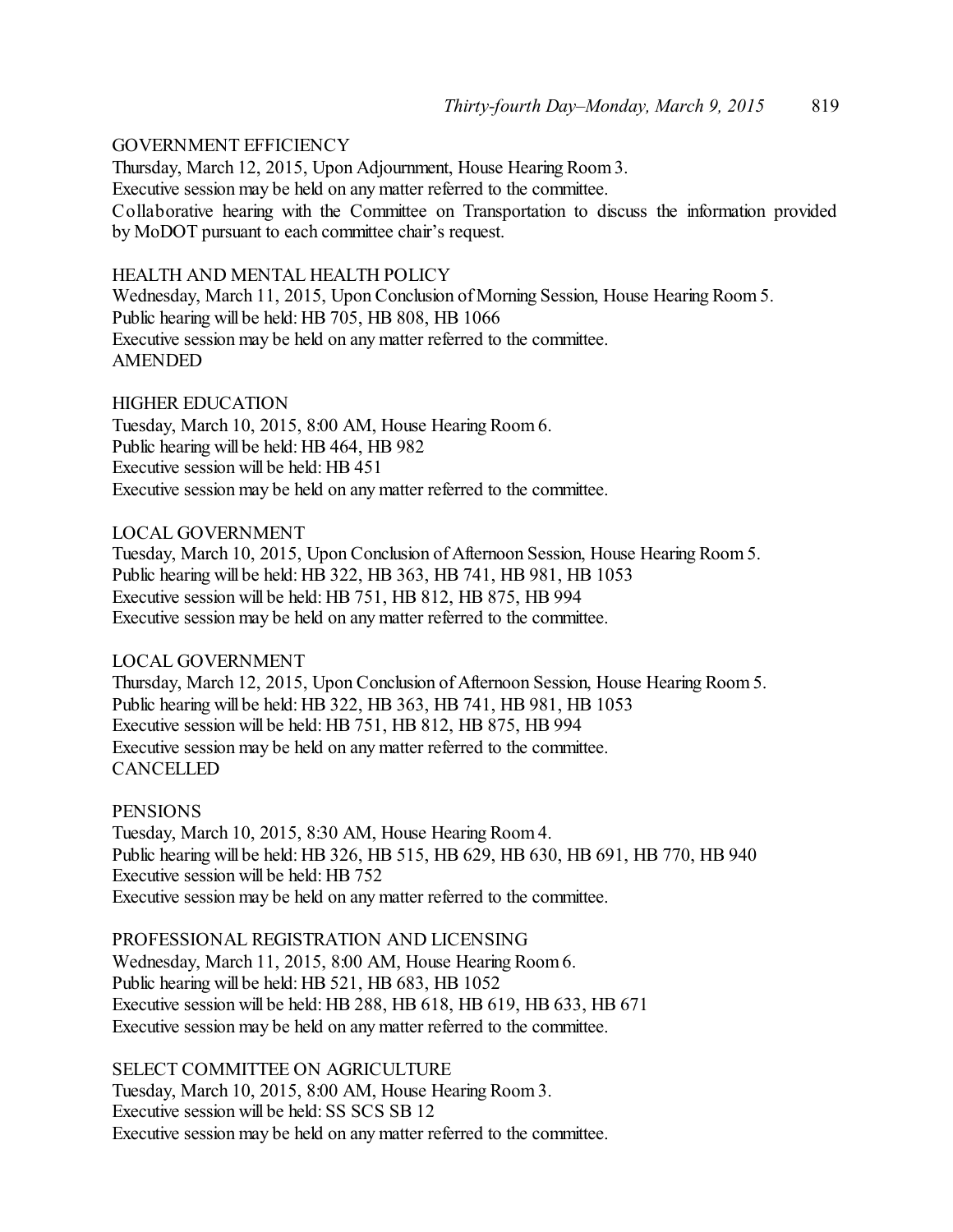# SMALL BUSINESS

Wednesday, March 11, 2015, 12:30 PM, House Hearing Room7. Public hearing will be held: HB 682, HB 389, HB 165 Executive session may be held on any matter referred to the committee.

# SPECIAL COMMITTEE ON URBAN ISSUES

Wednesday, March 11, 2015, Upon Conclusion of Morning Session or 12:00 PM, House Hearing Room 2. Public hearing will be held: HB 603, HB 739 Executive session may be held on any matter referred to the committee. AMENDED

# TELECOMMUNICATIONS

Wednesday, March 11, 2015, 12:30 PM, House Hearing Room4. Public hearing will be held: HB 756, HB 857 Executive session may be held on any matter referred to the committee.

# TRADE AND TOURISM

Wednesday, March 11, 2015, 9:00 AM, House Hearing Room1. Executive session will be held: HB 567, HB 910, HB 918 Executive session may be held on any matter referred to the committee.

# TRANSPORTATION

Tuesday, March 10, 2015, 12:30 PM, House Hearing Room 7. Public hearing will be held: HB 134, HB 338, HB 536, HB 810, HB 869, HB 1002 Executive session will be held: HB 34, HB 35, HB 229, HB 323, HB 522, HB 761, HB 775, HB 873 Executive session may be held on any matter referred to the committee. **CANCELLED** 

#### TRANSPORTATION

Thursday, March 12, 2015, Upon Adjournment, House Hearing Room3. Executive session may be held on any matter referred to the committee. This is the dual meeting between the Transportation Committee and the Committee on Government Efficiency, with MoDOT.

#### WAYS AND MEANS

Tuesday, March 10, 2015, 5:00 PM, House Hearing Room 1. Public hearing will be held: HB 101, HB 423, HB 1060, HJR 9 Executive session will be held: HB 759, HB 841, HB 811 Executive session may be held on any matter referred to the committee.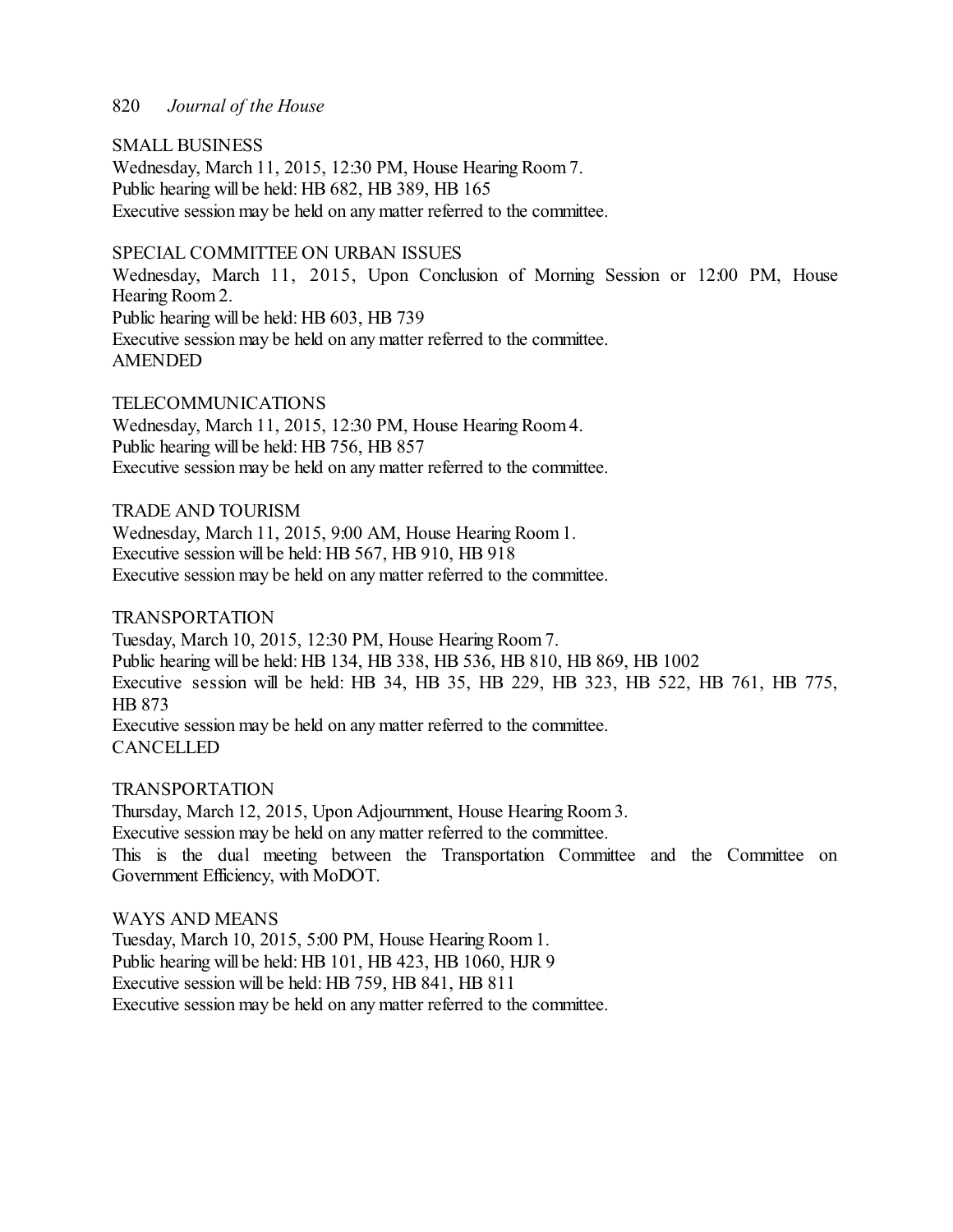# **HOUSE CALENDAR**

#### THIRTY-FIFTH DAY, TUESDAY, MARCH 10, 2015

# **HOUSE CONCURRENT RESOLUTIONS FOR SECOND READING**

HCR 41

# **HOUSE BILLS FOR SECOND READING**

HB 1135 through HB 1155

#### **HOUSE JOINT RESOLUTIONS FOR PERFECTION**

HCS HJR 34 - Burlison

#### **HOUSE BILLS FOR PERFECTION - APPROPRIATIONS**

HCS HB 1, (6 hours total debate on perfection) - Flanigan HCS HB 2, (6 hours total debate on perfection) - Flanigan HCS HB 3, (6 hours total debate on perfection) - Flanigan HCS HB 4, (6 hours total debate on perfection) - Flanigan HCS HB 5, (6 hours total debate on perfection) - Flanigan HCS HB 6, (6 hours total debate on perfection) - Flanigan HCS HB 7, (6 hours total debate on perfection) - Flanigan HCS HB 8, (6 hours total debate on perfection) - Flanigan HCS HB 9, (6 hours total debate on perfection) - Flanigan HCS HB 10, (6 hours total debate on perfection) - Flanigan HCS HB 11, (6 hours total debate on perfection) - Flanigan HCS HB 12, (6 hours total debate on perfection) - Flanigan HCS HB 13, (6 hours total debate on perfection) - Flanigan

#### **HOUSE BILLS FOR PERFECTION**

HCS HB 138 - Reiboldt HCS HB 587 - Dugger HCS HB 181 - Haahr HCS HB 497 - Austin HCS HB 709 - Gosen HB 529 - Gosen HB 458 - Allen HCS HB 592 - Gosen HCS HB 325 - McCaherty HCS HB 132 - Brattin HCS HB 299 - Hoskins HB 410 - Kelley HCS HB 478 - Fitzwater (144)